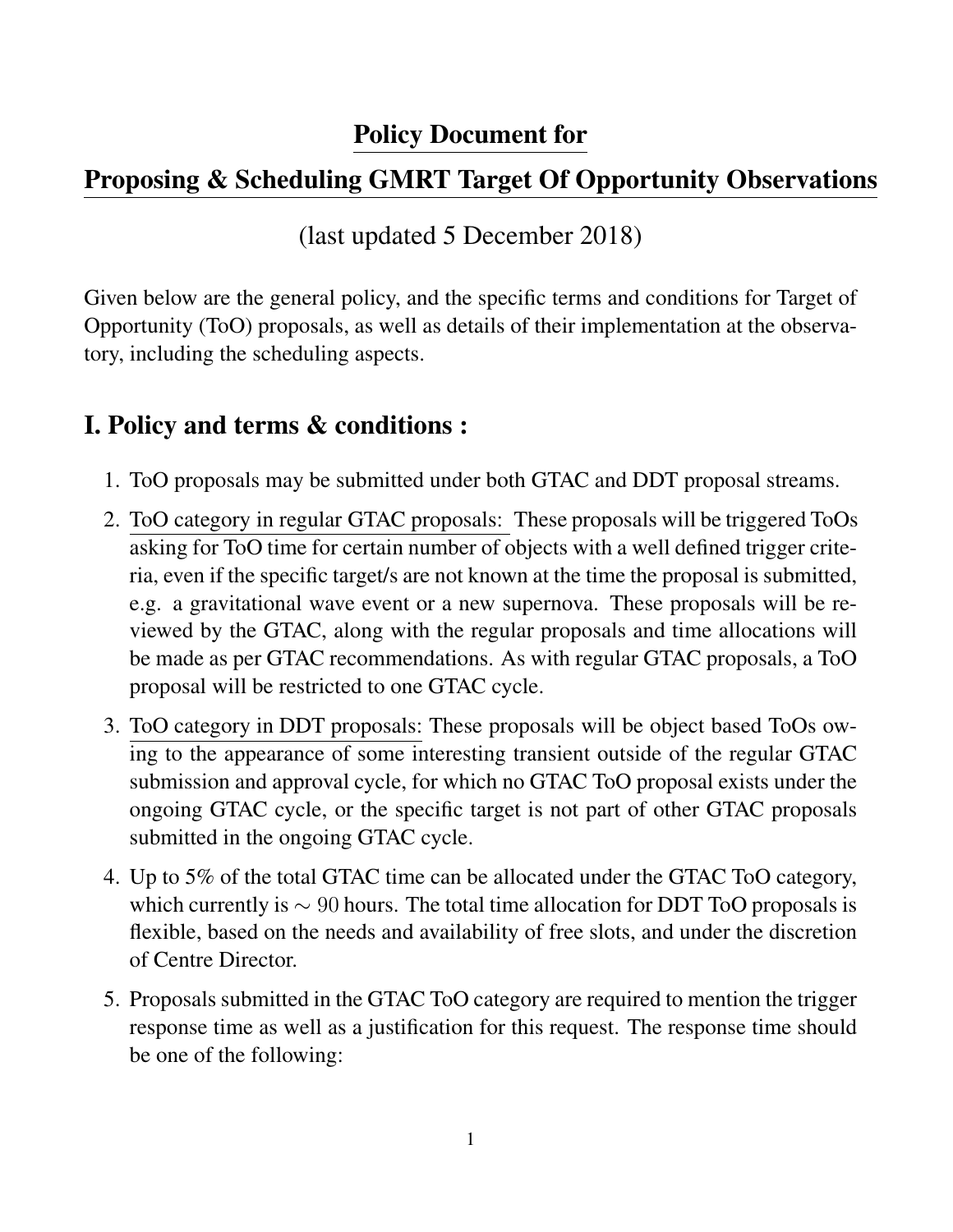(a) High priority: observing within 24 hours.

*Please note that urgent trigger observations are not guaranteed within 24 hours even after GTAC approval. It depends upon the availability of slots, and willingness of other observers to move their already scheduled observations. Centre Director will have the final authority to take a decision in such cases.*

- (b) Medium priority: observing required in a few days up to a week.
- (c) Low priority: observing within a few weeks.
- 6. The proprietary data period for all ToO observations shall be 3 months. In exceptional cases, the observatory may make data public immediately.
- 7. Time allocated against a GTAC ToO proposal will not be scheduled until the PI sends a request for a specific source or target, which must match the trigger condition mentioned in the proposal. To make such a request, the proposer must fill the white-slot usage request form available at

[http://www.ncra.tifr.res.in/ncra/gmrt/gtac/white-slot-form](http://www.ncra.tifr.res.in/ncra/gmrt/gtac/white-slot-form ) mentioning the LST range of the target, the frequency of observation, and any additional information (e.g. how critical the observations are).

8. It is mandatory to mention the defined trigger criteria as well as a few lines justification in the comments section of the white-slot form when requesting to trigger a ToO proposal, establishing the match with the specified trigger crieteria. For example, in a SN proposal it could be the type of supernova, optical magnitude, distance etc.

## II. Implementation at the Observatory :

- 1. The observatory shall make best efforts to approve a trigger request for GTAC proposal within 24 hours of its receipt.
- 2. Faster trigger requirements will be handled on a case by case basis. For such case, please send an email alert to [gmrtschedule@ncra.tifr.res.in.](mailto:gmrtschedule@ncra.tifr.res.in)
- 3. ToO proposals submitted under the DDT stream, would be processed rapidly to avoid missing out on transient science.
- 4. For GTAC ToO scheduling requests, the staff at the observatory will verify whether